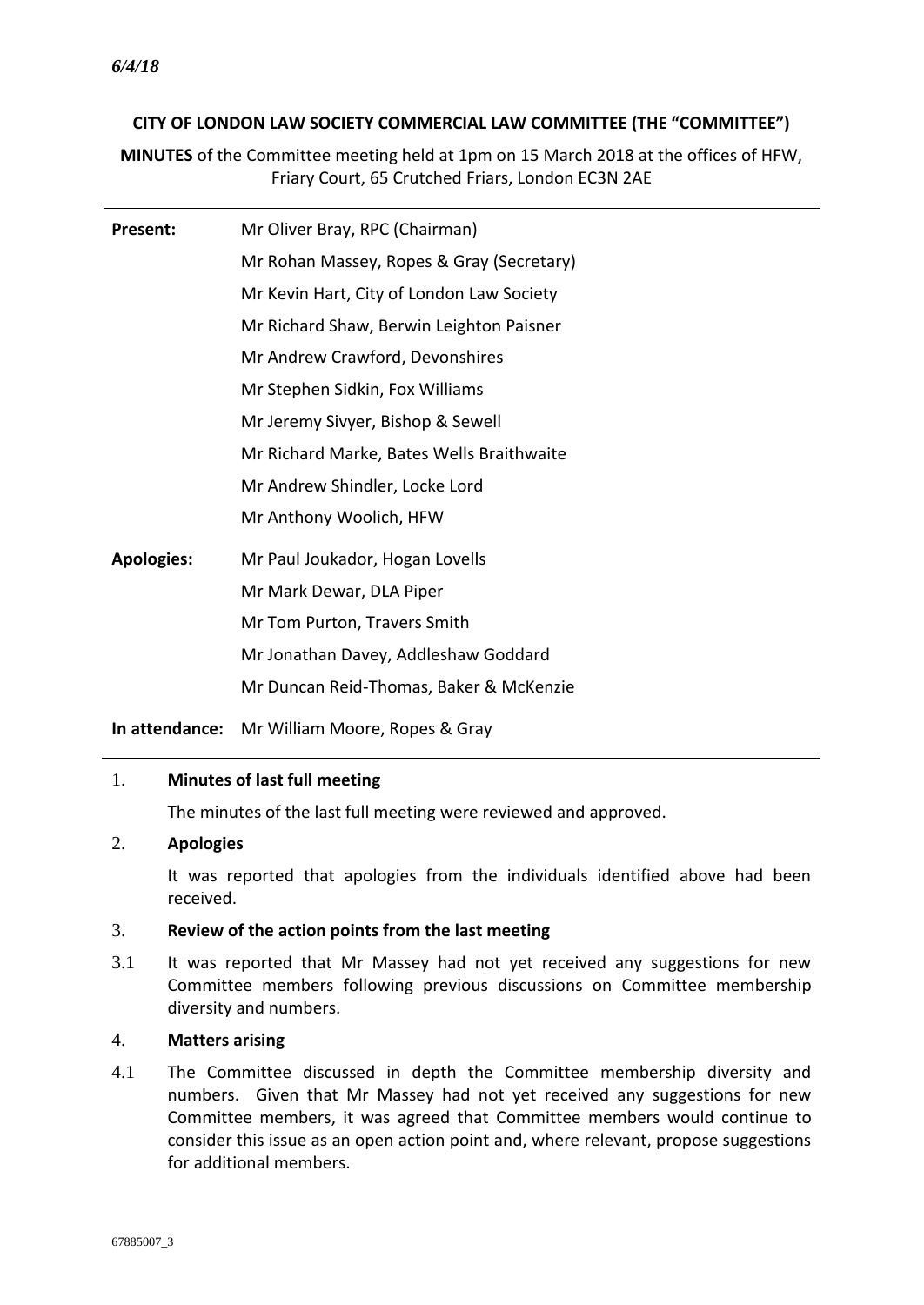- 4.2 Mr Hart put forward the suggestion that the Committee consider inviting in-house General Counsel to become members in order to broaden diversity. Mr Bray mentioned that members who had been in the Committee for a certain period of time or were unable to make meetings regularly may consider making way for other partners within that firm to join the Committee.
- 4.3 The Committee reached a broad consensus that it would continue to actively seek new members in order to improve the diversity of the Committee.
- 4.4 Mr Hart informed the Committee that the new City of London Law Society Data Protection Committee would be launched in late March 2018. Following this announcement a period of advertising for members would occur with the intention of holding the first meeting in mid-April. Mr Hart requested names of any potential partners who would be interested in joining this committee be sent to him.
- 4.5 Mr Hart informed the Committee that the proposed Constitutional Law Committee would be discussed in mid-April and that he would revert with details at the Committee's next meeting in June.

#### 5. **Brexit subcommittee update**

- 5.1 The Committee reached a broad consensus that its efforts to provide the market with a Brexit checklist/flowchart/roadmap and Brexit clause should be put on hold until there was better clarity on the Government's strategy on Brexit and its likely impact.
- 5.2 Mr Massey queried whether a Brexit clause would even be necessary once the Government had provided the requisite clarity on the UK's position following Brexit.
- 5.3 Mr Sidkin informed the Committee that some companies in continental Europe (particularly France and Germany) were requesting a Brexit clause in contracts, and that the Dutch Government were providing 60,000 SME's with Brexit advice. However, Mr Sidkin went that on to state that UK retailers were refusing to allow a Brexit clause.
- 5.4 The Committee then debated whether a request for a Brexit clause is an attempt to invoke a right to terminate the contract due to frustration. In response, Mr Bray raised the ruling in *[The Flying Music Company Ltd v Theater Entertainment SA & Ors](https://login.westlaw.co.uk/maf/wluk/app/document?&srguid=i0ad6ada7000001622fa4401d86053b75&docguid=IDC76C3F0DE8F11E7B67792D67509BF3E&hitguid=IDC76C3F0DE8F11E7B67792D67509BF3E&rank=1&spos=1&epos=1&td=311&crumb-action=append&context=15&resolvein=true)  [\[2017\] EWHC 3192](https://login.westlaw.co.uk/maf/wluk/app/document?&srguid=i0ad6ada7000001622fa4401d86053b75&docguid=IDC76C3F0DE8F11E7B67792D67509BF3E&hitguid=IDC76C3F0DE8F11E7B67792D67509BF3E&rank=1&spos=1&epos=1&td=311&crumb-action=append&context=15&resolvein=true)* (where the judge ruled that the Greek riots did not amount to frustration) and queried whether this case would serve as the authority in assessing if Brexit amounted to frustration.
- 5.5 Mr Woolich commented that as a result of Brexit the EU rules on Public Procurement are currently under [review](http://ec.europa.eu/docsroom/documents/27347) as the UK becomes a 'third country'. This will impact the purchase of supplies from utility services, procurement in the defence industry and security clearance.
- 5.6 Mr Massey went on to add that under GDPR the UK would also become a third country, impacting the regulation of international data flows of personal data, following Brexit.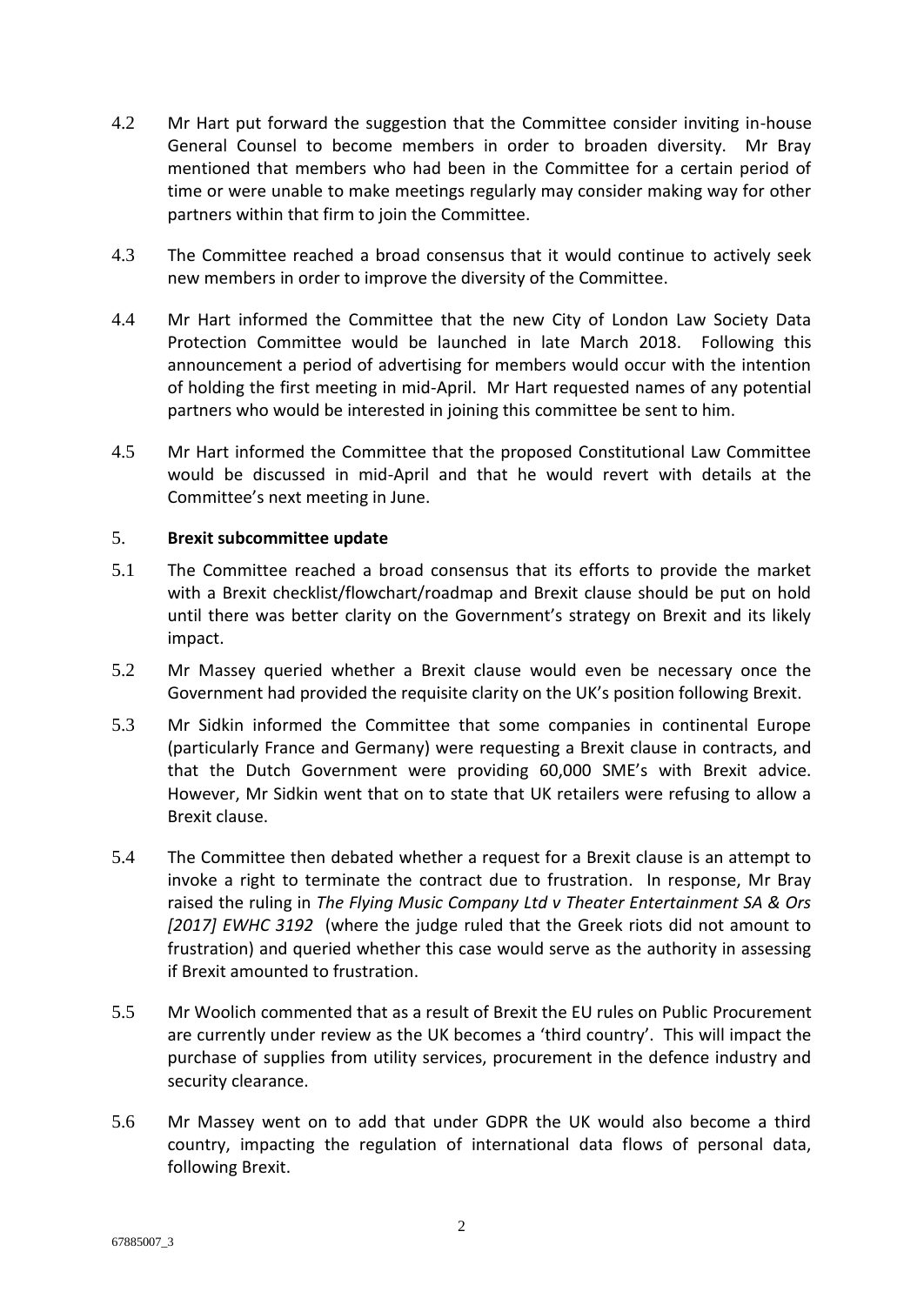5.7 Mr Marke questioned whether in the UK the Competition and Markets Authority (the "**CMA**") will be the body in charge of regulating state aid in order to keep the UK in line with EU laws.

#### 6. **New committee members and attendee invitations (in-house)**

- 6.1 It was suggested that the Committee invite guest speakers for the June meeting who could provide useful feedback from individuals with experience in Government positions.
- 6.2 Mr Marke suggested that an invitation be sent to Mr Christopher Graham, who was the UK Information Commissioner between 29 June 2009 and 28 June 2016, as he could provide a useful insight into the Information Commissioner's Office's (the "**ICO**") stance in relation to the GDPR.
- 6.3 Mr Bray suggested extending an invite to Mr Jason Freeman, Director of Consumer Law at the CMA, to provide an insight into the regulator's role going forward after Brexit.

### 7. **Interesting cases and/or practice points**

- 7.1 Mr Bray mentioned the Court of Appeal's decision in *[Royal Devon and Exeter NHS](https://login.westlaw.co.uk/maf/wluk/app/document?&srguid=i0ad6ada6000001624ccbec01d6df409f&docguid=IC7F8F0B0E57E11E79CA8DBA5C06D8A2B&hitguid=IC7F8F0B0E57E11E79CA8DBA5C06D8A2B&rank=1&spos=1&epos=1&td=26&crumb-action=append&context=12&resolvein=true)  [Foundation Trust v Atos IT Services UK Ltd \[2017\] EWCA Civ 2196](https://login.westlaw.co.uk/maf/wluk/app/document?&srguid=i0ad6ada6000001624ccbec01d6df409f&docguid=IC7F8F0B0E57E11E79CA8DBA5C06D8A2B&hitguid=IC7F8F0B0E57E11E79CA8DBA5C06D8A2B&rank=1&spos=1&epos=1&td=26&crumb-action=append&context=12&resolvein=true)* in which the Judges considered the meaning and effect of a limitation clause. The CA overturned the original decision and found that the limitation clause imposed two separate caps for defaults, not one aggregate cap.
- 7.2 Mr Crawford mentioned the case of *[Al Nehayan v Kent \[2018\] EWHC 333 \(Comm\)](https://login.westlaw.co.uk/maf/wluk/app/document?&srguid=i0ad62903000001624ceef17014192fe6&docguid=IBB0323401AE811E88EA19E4F333AE3E4&hitguid=IBB0323401AE811E88EA19E4F333AE3E4&rank=2&spos=2&epos=2&td=70&crumb-action=append&context=23&resolvein=true)* in which the Judge commented that the test for finding duress, such as to entitle a party to rescind a contract, should incorporate the elements of the offence of blackmail transposed into objective requirements. A demand coupled with a threat to commit a lawful act would be illegitimate if (a) there were no reasonable grounds for the demand and (b) reasonable people would not consider the threat to be a proper means of reinforcing the demand.
- 7.3 Mr Bray mentioned the draft guidance published by the Article 29 Working Party on transparency under the GDPR. Mr Bray went on to comment that the guidance had stipulated that qualifications such as 'may', 'might', 'some', 'often' and 'possible' should be avoided. Mr Massey added to this by mentioning that Ms Helen Dixon, the Data Protection Commissioner for Ireland, has been reported as stating her enforcement team would be focusing on regulating and enforcing transparency in relation to the GDPR, come May 25<sup>th</sup>.
- 7.4 There was a discussion on GDPR consent in relation to marketing emails and the different approaches taken by firms and clients, with some sending out required confirmation opt-in emails. With the GDPR coming into effect in May, Mr Massey commented that the regulations would be unworkable if emails sent seeking consent from individuals already on the database were considered "marketing", which has been set out previously by the ICO. Further guidance and clarity would therefore be needed from the ICO on this matter.